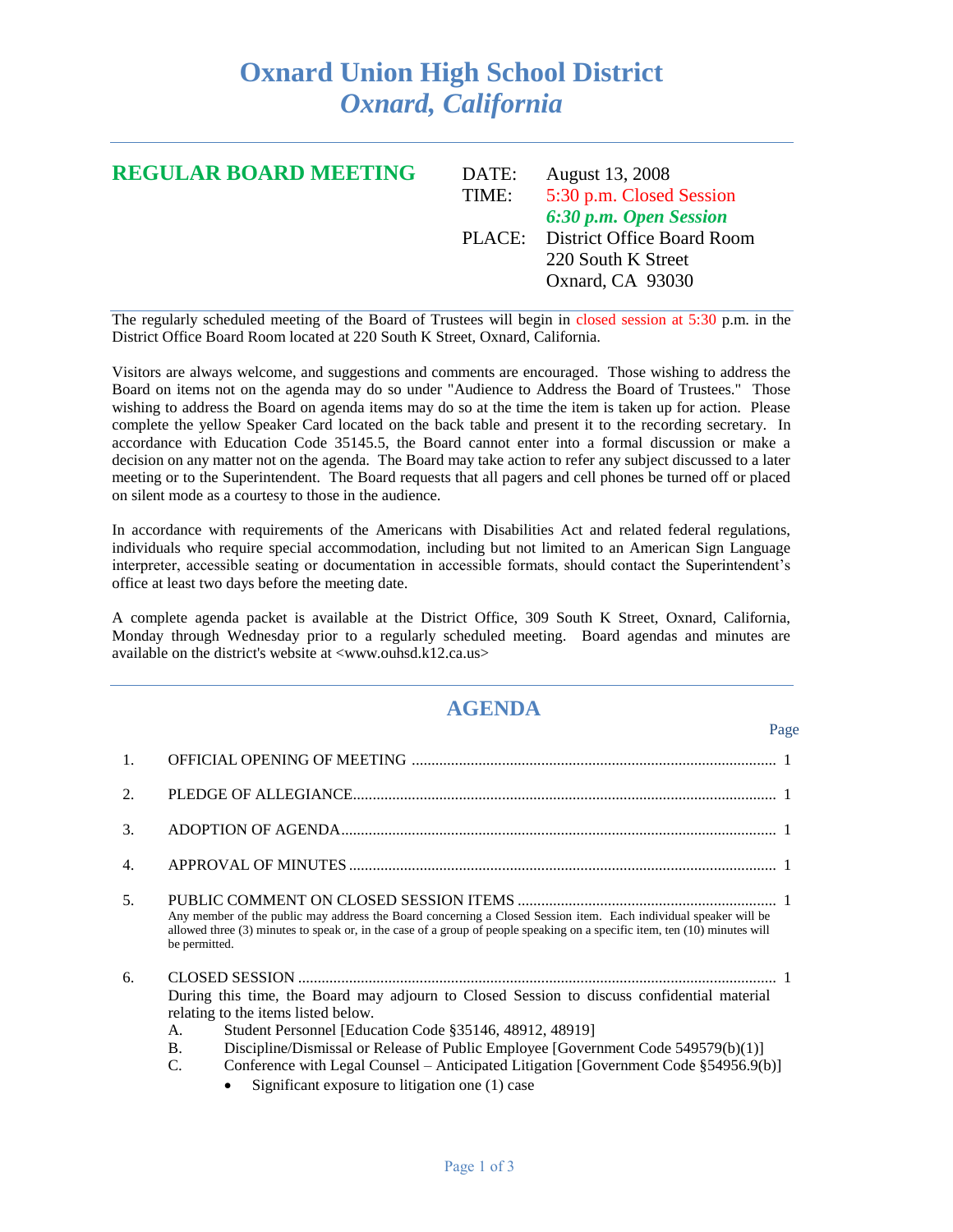Board Meeting Agenda

|     | <b>August 13, 2008</b> |                                                                                                                                                                                                                                                        |   |
|-----|------------------------|--------------------------------------------------------------------------------------------------------------------------------------------------------------------------------------------------------------------------------------------------------|---|
| 6.  |                        | Page<br><b>CLOSED SESSION - Continued</b>                                                                                                                                                                                                              |   |
|     | D.                     |                                                                                                                                                                                                                                                        |   |
|     |                        | Property: LDS building, corner of Rose/Gary Avenue, Oxnard                                                                                                                                                                                             |   |
|     |                        | District Negotiator: Randy Winton                                                                                                                                                                                                                      |   |
|     |                        | Negotiating Parties: OUHSD and Ted Price                                                                                                                                                                                                               |   |
|     |                        | Negotiation: Possible purchase.                                                                                                                                                                                                                        |   |
|     |                        |                                                                                                                                                                                                                                                        |   |
| 7.  |                        | $(6:30 p.m. - Time Approximate)$                                                                                                                                                                                                                       |   |
|     |                        |                                                                                                                                                                                                                                                        |   |
| 8.  |                        |                                                                                                                                                                                                                                                        |   |
|     |                        | Those persons wishing to address the Board may do so at this time by completing a yellow Speaker Card, located on the back                                                                                                                             |   |
|     |                        | table, and presenting it to the recording secretary. Please address your comments to the Board President. Individual<br>presentations are limited to three (3) minutes each, or in the case of a group of people speaking on a specific item, ten (10) |   |
|     |                        | minutes will be permitted. Please refer to the complete text of Oxnard Union High School District Board Policy 910:                                                                                                                                    |   |
|     |                        | Procedures for Communicating with the Board of Trustees.                                                                                                                                                                                               |   |
| 9.  |                        |                                                                                                                                                                                                                                                        |   |
|     | A.                     | Presentation: Ventura County Office of Education Regarding Cal-SAFE Program                                                                                                                                                                            |   |
|     | <b>B.</b>              | General District Acknowledgements/Updates: Superintendent                                                                                                                                                                                              |   |
|     |                        |                                                                                                                                                                                                                                                        |   |
| 10. |                        | <b>CONSENT CALENDAR</b>                                                                                                                                                                                                                                |   |
|     | А.<br><b>B.</b>        |                                                                                                                                                                                                                                                        |   |
|     |                        | Consideration of Approval of Student Expulsion by Voluntary Agreement of the School<br>Principal, the Student, and the Student's Parent/Guardian, as per Board Policy 5144,                                                                            |   |
|     |                        |                                                                                                                                                                                                                                                        |   |
|     | C.                     | Consideration of Approval of Agreement between Ventura County Office of Education                                                                                                                                                                      |   |
|     |                        |                                                                                                                                                                                                                                                        |   |
|     | D.                     |                                                                                                                                                                                                                                                        |   |
|     | Ε.                     | Consideration of Approval of Notice of Completion of the Parking Lot Resurfacing Project                                                                                                                                                               |   |
|     |                        |                                                                                                                                                                                                                                                        |   |
|     | F.                     | Consideration of Approval of Notice of Completion of the Parking Lot Resurfacing Project                                                                                                                                                               |   |
|     |                        | Consideration of Approval of Notice of Completion of the Parking Lot Resurfacing Project                                                                                                                                                               |   |
|     | G.                     |                                                                                                                                                                                                                                                        |   |
|     | Η.                     | Consideration of Approval of Notice of Completion of Installation of New Softball Batting                                                                                                                                                              |   |
|     |                        | Cage Fence Project at Channel Islands High School by Kiwitt's General Building  3                                                                                                                                                                      |   |
|     | Ι.                     | Consideration of Approval of Notice of Completion of the Exterior Gym Painting Project                                                                                                                                                                 |   |
|     |                        |                                                                                                                                                                                                                                                        | 3 |
|     | J.                     | Consideration of Approval of Notice of Completion of Refinishing the Gym Floors Project                                                                                                                                                                |   |
|     |                        | at Adolfo Camarillo, Channel Islands, Hueneme, Oxnard, Pacifica and Rio Mesa High                                                                                                                                                                      |   |
|     |                        |                                                                                                                                                                                                                                                        |   |
|     | Κ.                     | Consideration of Approval of Developer Fees Revenue and Expenditures for Fiscal Year                                                                                                                                                                   |   |
|     |                        |                                                                                                                                                                                                                                                        |   |
|     | L.                     | Consideration of Approval of Agreement between Ventura County Office of Education for                                                                                                                                                                  |   |
|     |                        | R.O.P. Teachers for Auto Painting, Computer Business and Software, and Medical                                                                                                                                                                         |   |
|     |                        | Assisting Offered at Oxnard Union High School District, Adult Education  4                                                                                                                                                                             |   |
|     | M.                     | Consideration of Approval of Agreement with Ventura County Public Health to Allow                                                                                                                                                                      |   |
|     |                        |                                                                                                                                                                                                                                                        |   |
|     | N.                     | Consideration of Renewal of Agreement between Planware Systems LLC and Oxnard                                                                                                                                                                          |   |
|     |                        |                                                                                                                                                                                                                                                        |   |
|     | Ο.                     | Consideration of Approval of Agreement between Dell Incorporated and Oxnard Union                                                                                                                                                                      |   |
|     |                        |                                                                                                                                                                                                                                                        |   |